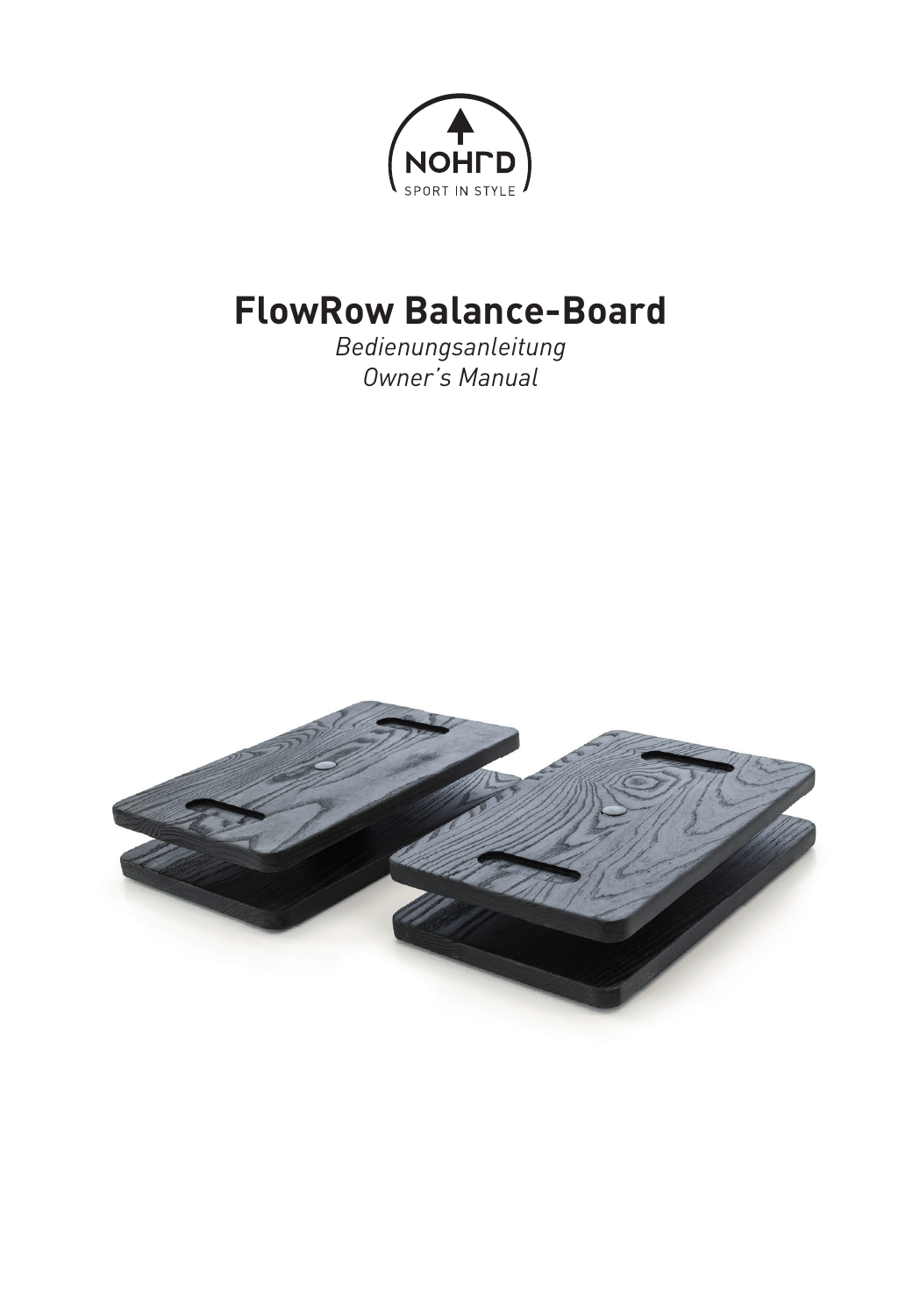

| Inhalt / Contents                                          | Seite/n / Pages |
|------------------------------------------------------------|-----------------|
| Produktübersicht / Product Overview                        | 2               |
| Sicherheitshinweise / Safety Instructions                  | 3               |
| Handhabung / Handling and Use                              | 4               |
| Montagehinweise & Service / Assembly Information & Service | 5               |
| Teileliste / Parts List                                    | 6               |
| Aufbauanleitung / Assembly Instructions                    | 7               |
|                                                            |                 |

# **Modellbezeichnung:**

FlowRow Balance-Board

#### **Maße / Gewicht:**

Breite: 40 cm Höhe: 8,5 cm Länge: 25 cm Gewicht: 7 kg

## **Materialien:**

Holz / Gummi

# **Anlieferung:**

Lieferung in 1 Karton

#### **Wichtige Hinweise:**

Holz ist ein Naturmaterial und kann bei der Benutzung Geräusche von sich geben. Vorsicht vor Splittern. Das Holz kann Unregelmäßigkeiten in der Farbe und in der Form haben. Dies ist kein Grund zur Beanstandung.

Wir empfehlen das Verpackungsmaterial aufzubewahren. Bei Nichtaufbewahrung bitte fachgerecht entsorgen.

#### **Warnhinweis:**

**Benutzung unter unmittelbarer Aufsicht von Erwachsenen! Maximales Körpergewicht: 120 kg.**

*Model: FlowRow Balance-Board*

*Measurements / Weight: Width: 40 cm Height: 8,5 cm Length: 25 cm Weight: 7 kg*

*Materials: Wood / Rubber*

*Delivery: Delivery in 1 box*

*Important Notes: Wood is a natural material and can make noises during use. You should always check for splintering. Wood can have irregularities in pattern. These are not reasons for complaint.* 

*We recommend keeping the packaging material until the unit is safely ready to use.*

*WARNING:*

*Children may only use the FlowRow Balance-Board under adult supervision. Max. weight load: 120 kg*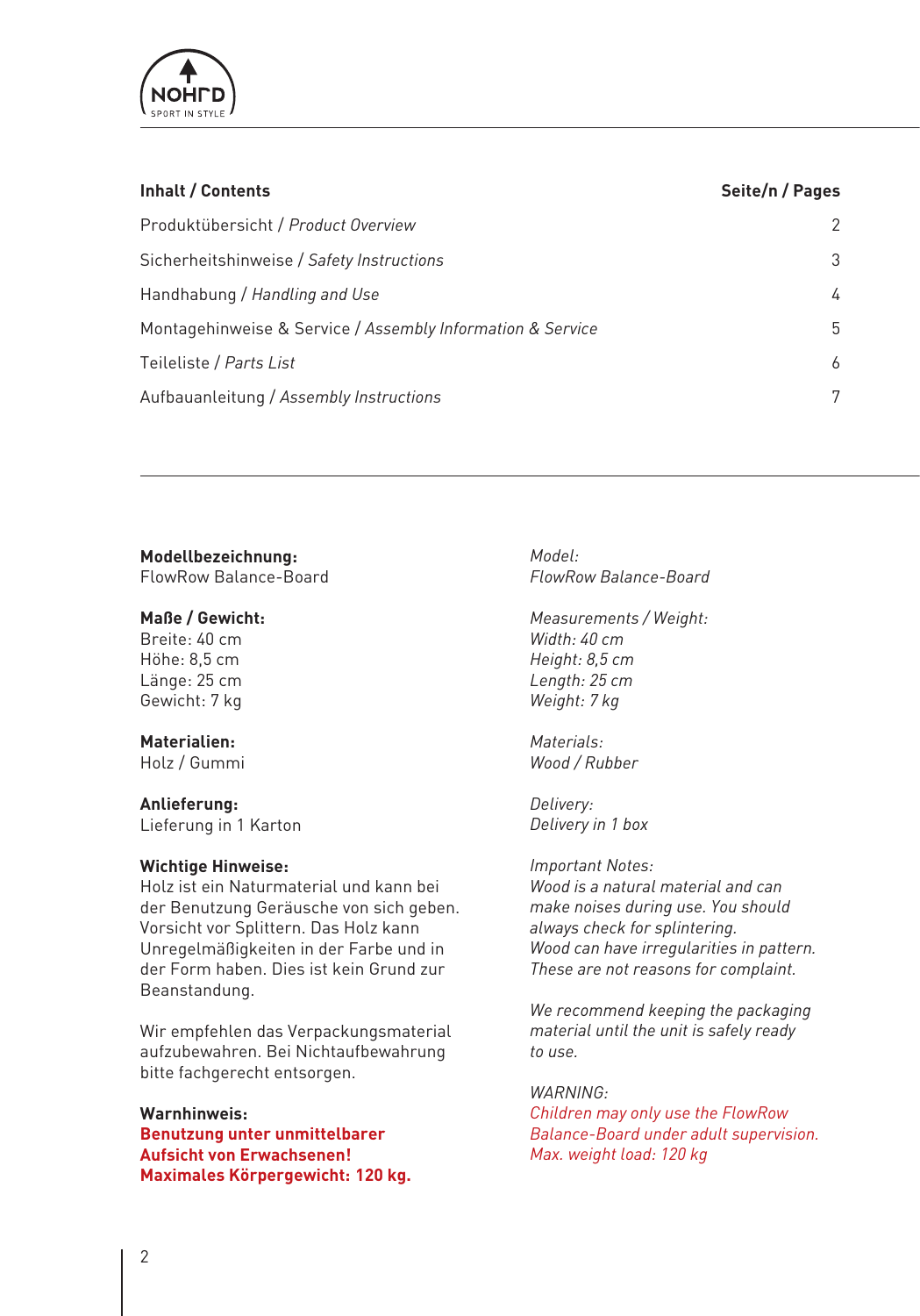

## **Sicherheitshinweise**

1. Das Gerät ist für ausgewachsene Personen bestimmt und darf nur für den bestimmungsgemäßen Zweck mit dem WaterRower verwendet werden. Wird dies nicht beachtet, kann der Hersteller nicht verantwortlich gemacht werden.

2. Die Sicherheit kann durch beschädigte Bauteile beeinträchtigt sein. Deshalb unterlassen Sie die Verwendung des Gerätes im Falle, dass eines der Originalbauteile nicht funktionsfähig, beschädigt oder verschlissen ist. Ersetzen Sie das defekte Teil nur mit Original-Ersatzteilen vom Hersteller.

3. Bei falsch ausgeführten Reparaturen oder Ersatzteilen, die nicht vom Hersteller stammen, können Gefahren entstehen.

4. Selbstständige Eingriffe oder Manipulationen des Gerätes können zu Beschädigungen oder Beeinträchtigungen führen oder sogar gesundheitliche Schäden zur Folge haben. Änderungen am Gerät sollten ausschließlich von Fachpersonal durchgeführt werden.

5. Alle Personen, vor allem Kinder, sind auf die Gefahren der Nutzung des Gerätes hinzuweisen. Kinder sollten das Gerät nie ohne Aufsicht einer erwachsenen Person nutzen.

6. Konsultieren Sie vor Nutzung des Gerätes Ihren Hausarzt und überprüfen Sie Ihren Gesundheitszustand. Die falsche körperliche Nutzung des Gerätes kann zu Gesundheitsschäden führen.

7. Das Gerät sollte auf einem festen, ebenen, trockenen und rutschfesten Boden aufgestellt werden. Vor der Verwendung muss sichergestellt werden, dass das Produkt sauber ist und sowohl auf der Unterseite als auch auf der Oberseite keine rutschige Oberfläche aufweist.

#### **Safety Instructions**

*1. This piece of exercise equipment is intended for adult use only, designed for the sole purpose of improving physical fitness. Please use accordingly.* 

*2. Damaged parts can affect the safety of the FlowRow Balance-Board. You should not use the balance-board if one or several original parts are damaged, show signs of wear/tear or are not fully functional. Replace any default parts with original parts only.*

*3. Incorrect repair work or spare parts that are not from the manufacturer can lead to danger and damages. In this case the manufacturer can not be made liable.*

*4. Manipulation or changes to the original design of the machine can lead to damages and/or physical injuries. Changes on the FlowRow Balance-Board should only be carried out by professional employees from the manufacturer.*

*5. Any person to use the FlowRow Balance-Board especially children, must be informed of and made aware of security risks before use. Children should never use the balance-board without adult supervision.*

*6. Before you start using the machine make sure you are in good physical and conditional health. Consult your doctor prior to use. Incorrect or excessive use of this or other equipment and / or excessive exercise can lead to health damages. Increase your training slowly.* 

*7. The FlowRow Balance-Board should be placed on a solid, dry and non-slip floor. Before use, ensure that the product is clean and has no slippery surface on either top or bottom.*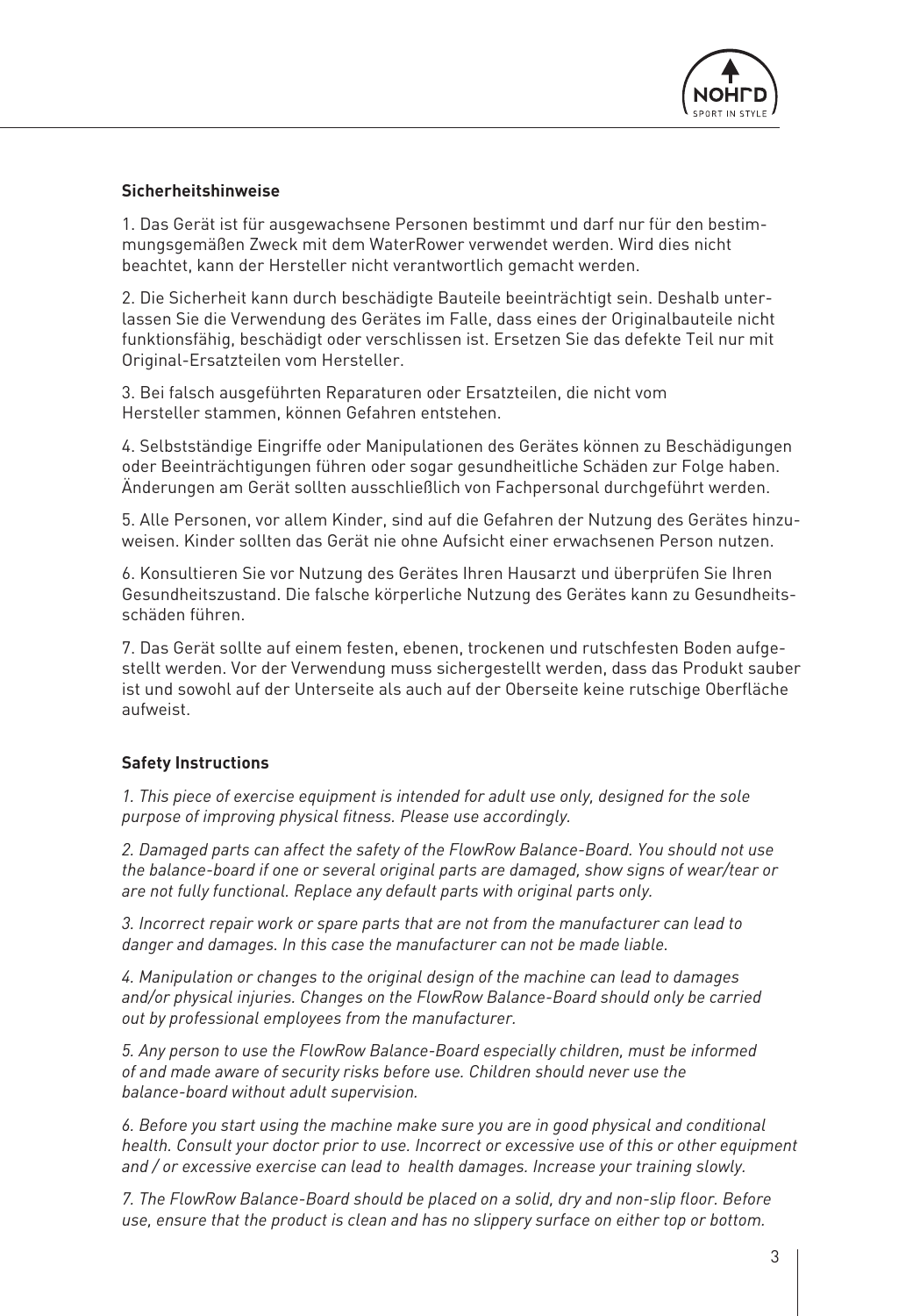

## **Handhabung**

Bitte lesen Sie diese Handhabungshinweise sorgfältig durch! Die hier genannten Informationen helfen Ihnen, das Gerät richtig zu verwenden und zu warten.

1. Nehmen Sie das Gerät erst in Betrieb, wenn die Montage komplett und nach Anleitung erfolgt ist.

2. Nach jedem Training sollte das Gerät mit einem feuchten und frischen Tuch abgewischt werden.Verwenden Sie für die Reinigung niemals aggressive oder ätzende Reinigungsmittel.

3. Kinder sollten das Gerät niemals ohne Beaufsichtigung einer erwachsenen Person nutzen. Während des Trainings hat der Trainierende dafür zu sorgen, dass keine andere Personen (insbesondere Kinder) den Trainingsablauf stören oder in das Gerät greifen.

4. Beim Verwenden des Produktes ist darauf zu achten, dass ruhige, gleichmäßige, gefühlvolle Bewegungen ausgeführt werden. Für ruckartige Bewegungen ist das FlowRow Balance-Board nicht geeignet.

#### **Handling and Use**

*Please read these handling instructions carefully. The following information will help you use the FlowRow Balance-Board correctly.*

*1. Do not use the FlowRow Balance-Board before fully assembling, reading and understanding the safety instructions.*

*2. Clean the FlowRow Balance-Board with a damp cloth after each workout.*

*3. Children are not allowed to use the FlowRow Balance-Board without adult supervision. During your workout, make sure no other people (mainly children) can interfere or reach into any adjustable pieces.*

*4. When using the product, be sure to make controlled, smooth movements. The FlowRow Balance-Board is not suitable for sudden movements.*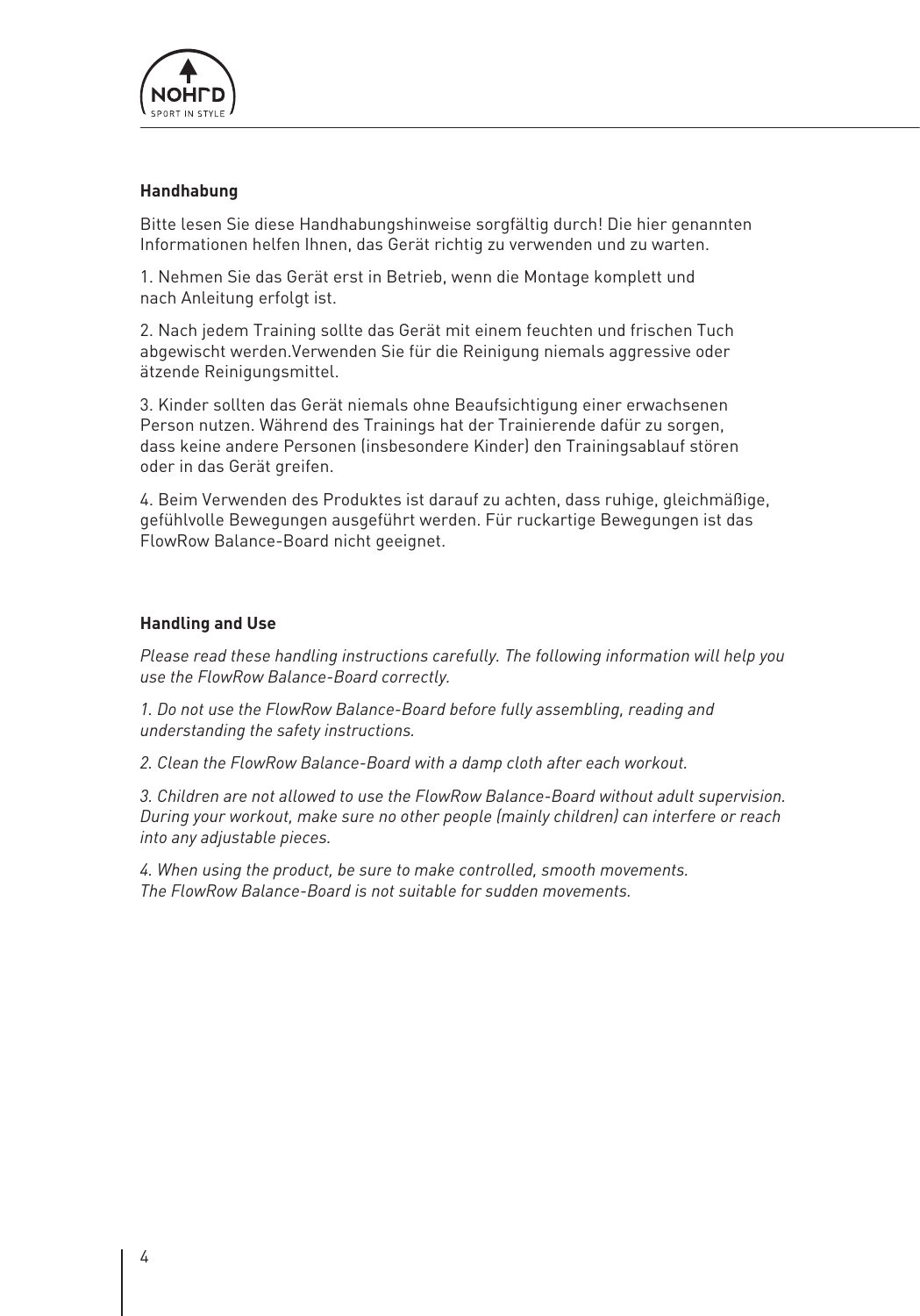

## **Montagehinweise / Service**

Packen Sie das Gerät zuerst komplett aus und überprüfen Sie, ob Transportschäden vorliegen. Das Verpackungsmaterial sollte erst nach kompletter Montage und zufriedenstellender Inbetriebnahme des Gerätes fachgerecht entsorgt werden, da dieses eventuell als Transportverpackung für Rücksendungen dienen kann.

Prüfen Sie die Vollständigkeit der Lieferung. Den Lieferumfang entnehmen Sie der nachstehenden Teileliste. Sollten Teile fehlen oder defekt angeliefert sein, wenden Sie sich bitte an den Fachhändler oder den Hersteller.

Montieren Sie das Gerät nach Montageanleitung und folgen Sie der Bebilderung. Achten Sie auf Hinweise bei den Bildern.

Service: Für Serviceanfragen benötigen Sie die Seriennummer des Gerätes. Diese befindet sich unter dem Gerät.

Serviceadresse: WaterRower GmbH Otto-Hahn-Straße 75 48529 Nordhorn Telefon 0 59 21 - 17 98 400 info@nohrd.de www.nohrd.de

#### **Assembly Information / Customer Service**

*First, fully unpack your FlowRow Balance-Board and check for any damages from shipping. Packaging material should be kept until assembly is complete. Please use original packaging in the event of return or be sure to dispose of properly.*

*Be sure to check that delivery is complete. For scope of delivery, please refer to the included parts list. Should any parts be missing or defective, please contact your local dealer or the manufacturer.*

*Assemble the FlowRow Balance-Board following the assembly instructions and illustrations.* 

*Customer Service For service inquiries please always indicate your board's serial number. The serial number is located below the board.*

*Customer Service Address: WaterRower GmbH Otto-Hahn-Straße 75 48529 Nordhorn Telefon 0 59 21 - 17 98 400 info@nohrd.de www.nohrd.de*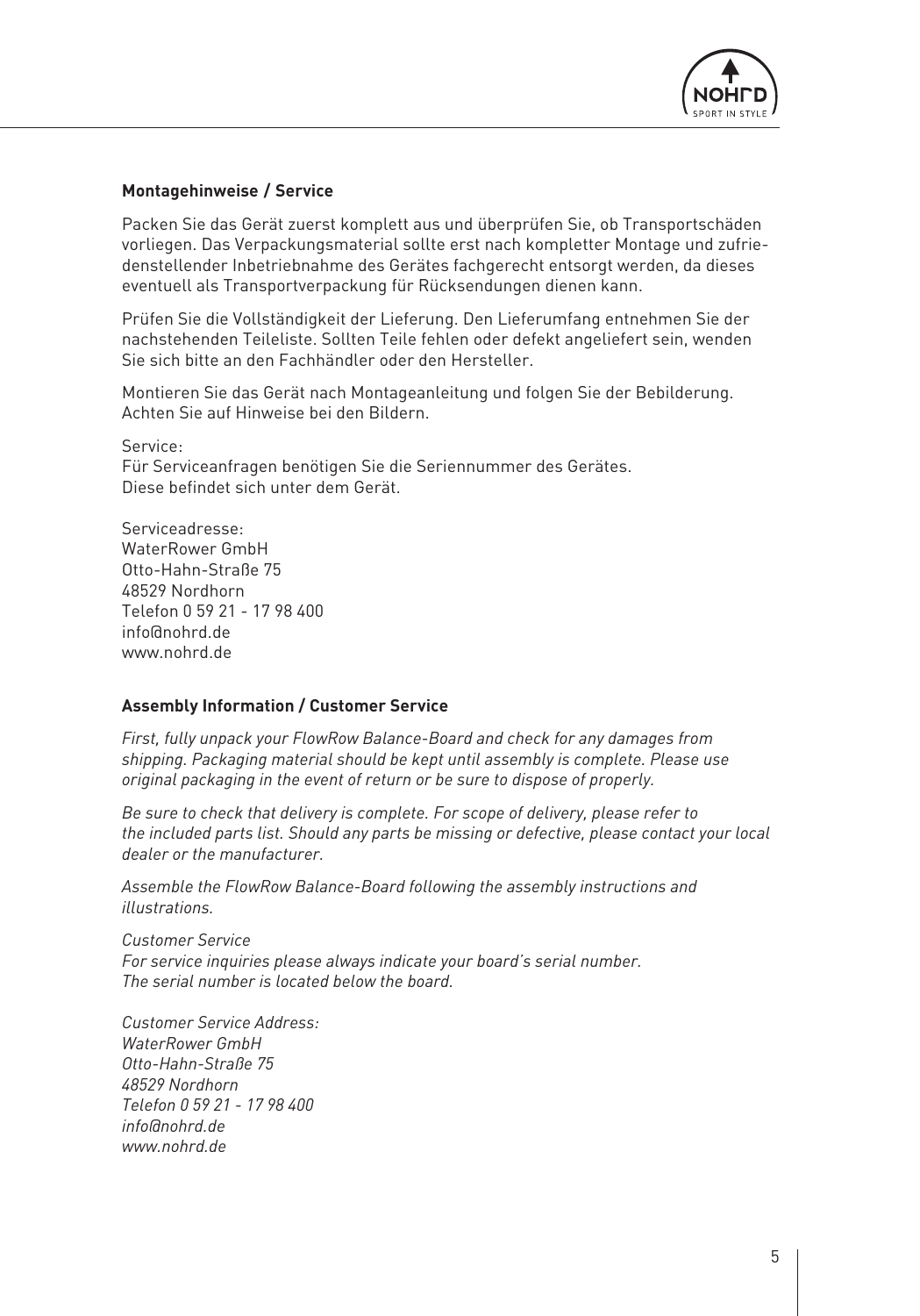



| Pos. | <b>Einzelteile / Parts List</b> | Menge / $QtV$ |
|------|---------------------------------|---------------|
|      | FlowRow Balance-Board           |               |

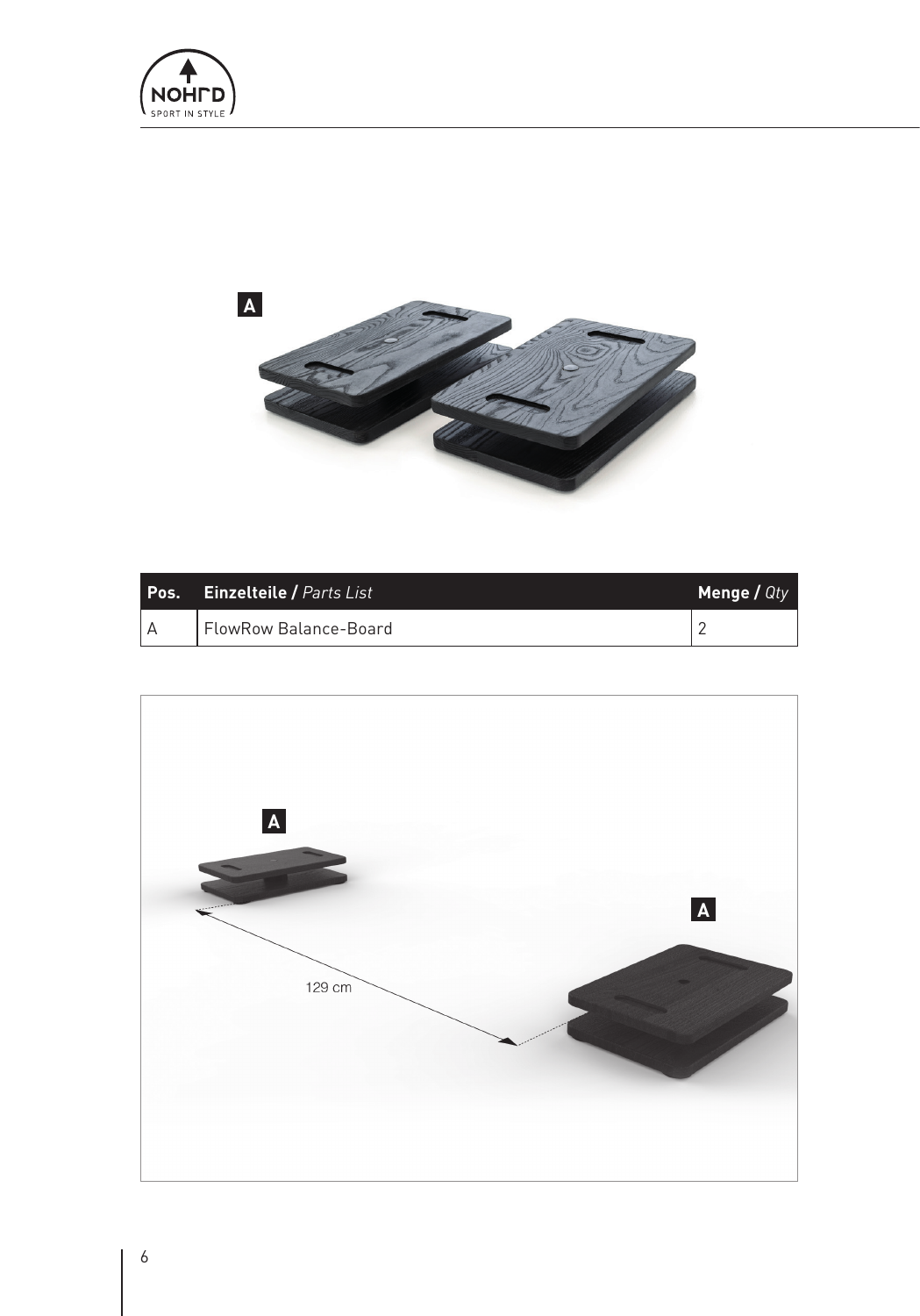

## **Aufbau mit 2 Personen**

Patzieren Sie die beiden FlowRow Balance-Boards parallel mit einem Innenabstand von 129 cm so auf dem Boden, dass die Einkerbungen nach oben zeigen.

Anschließend wird der WaterRower mit den Gummifüßen in die Vertiefungen gestellt.

# **Aufbau mit 1 Person**

Stellen Sie zunächst den WaterRower aufrecht hin. Dann platzieren Sie einen der beiden Balance-Untersätze vor das Rudergerät. Nun stellen Sie das Rudergerät wieder waagerecht ab, und zwar so, dass die Vorderfüße des Rudergerätes in die Vertiefungsnuten des Balance-Untersatzes passen.

Anschließend heben Sie mit einer Hand die Hinterfüße des Rudergerätes an und platzieren mit der anderen Hand den zweiten Balance-Untersatz unter die Hinterfüße. Zum Schluss kontrollieren Sie, ob alle Gummifüße des Rudergerätes genau in den Vertiefungen platziert sind.

## **Setup with 2 persons**

*The boards should be placed parallel to each other on the floor at a distance of 129 cm so that the grooves face upwards. Then place the WaterRower's rubber feet into the grooves.* 

# **Setup with 1 person**

*First, stand the WaterRower upright. Then place one of the two balance-boards in front of the rowing machine. Now lay the rowing machine down flat again, so that the front feet of the rowing machine fit into the grooves of the balance-board.*

*Then lift the rear feet of the rowing machine with one hand and place the second balance-board underneath. Finally, check that all rubber feet of the rowing machine are placed precisely into the grooves.*